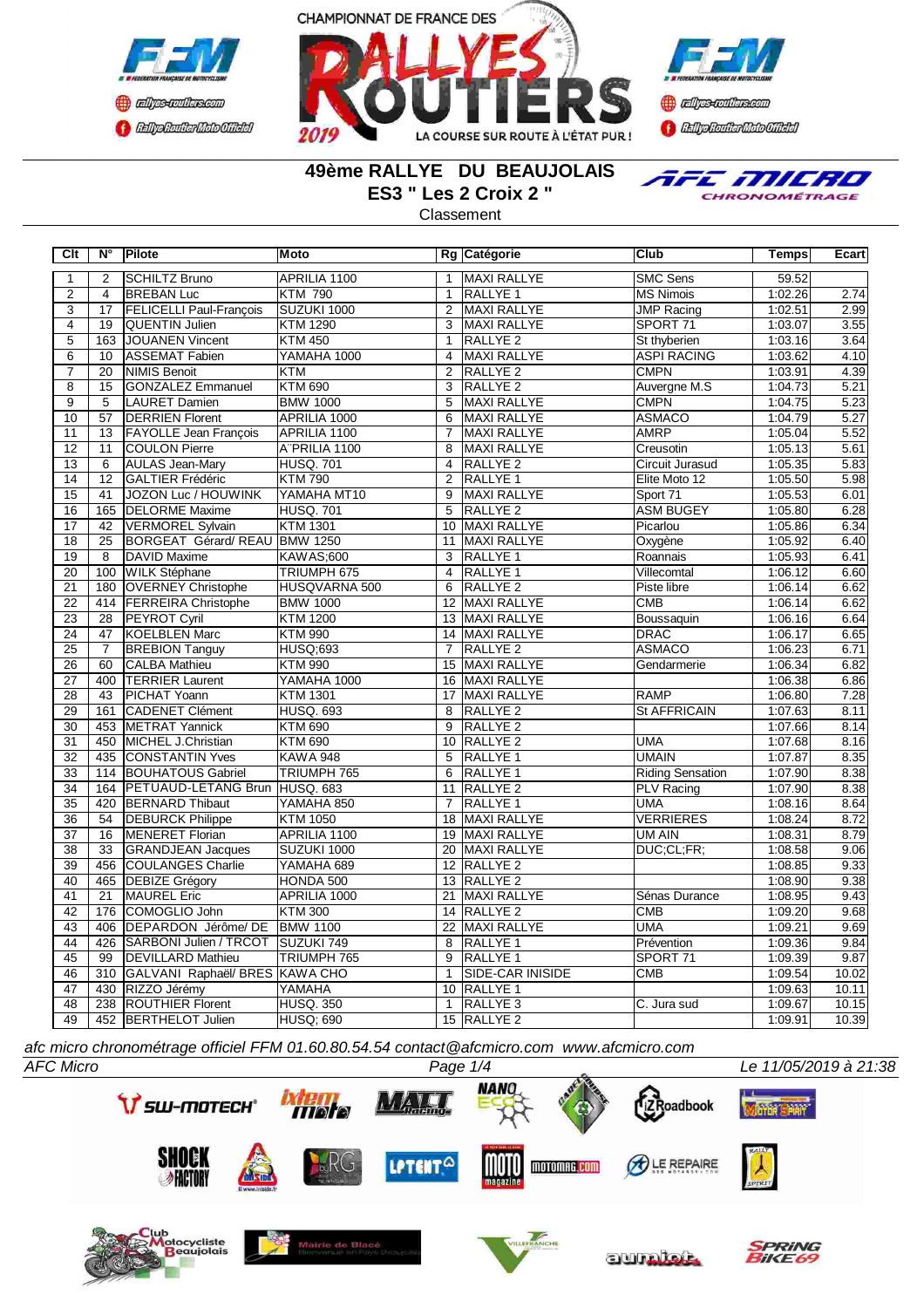





49ème RALLYE DU BEAUJOLAIS ES3 " Les 2 Croix 2 " **Classement** 



| Clt             | N°               | Pilote                       | <b>Moto</b>                 |                 | Rg Catégorie            | <b>Club</b>            | <b>Temps</b> | Ecart |
|-----------------|------------------|------------------------------|-----------------------------|-----------------|-------------------------|------------------------|--------------|-------|
| 50              | 93               | CASTELEYN Rémi               | TRIUMPH 765                 |                 | 11 RALLYE 1             | <b>PLV Racing</b>      | 1:10.45      | 10.93 |
| 51              | 463              | <b>DEGOND Clément</b>        | YAMAHA                      |                 | 16 RALLYE 2             |                        | 1:10.61      | 11.09 |
| 52              |                  | 410   ROUX Nicolas           | <b>KTM 1290</b>             |                 | 23 MAXI RALLYE          | <b>CMB</b>             | 1:11.27      | 11.75 |
| 53              |                  | 433   DESPRAS Martial        | TRIUMPH 675                 |                 | 12 RALLYE 1             | <b>Croix Borsat</b>    | 1:11.38      | 11.86 |
| 54              | $\overline{312}$ | <b>CHANAL Gilles/ CHANAL</b> | <b>PANDA</b>                | 2               | <b>SIDE-CAR INISIDE</b> | <b>ANNEMASSE</b>       | 1:11.38      | 11.86 |
| 55              | 96               | <b>BUISSON Luc</b>           | TRIUMPH 675                 |                 | 13 RALLYE 1             | MOT SP 71              | 1:11.58      | 12.06 |
| 56              | 320              | <b>BOYER Thierry/BENETIE</b> | <b>TRIUMPH SPEED TRIPLE</b> | 3               | SIDE-CAR INISIDE        | MOTOSPORT 71           | 1:11.66      | 12.14 |
| 57              | $\overline{97}$  | <b>BRUN Eudes</b>            | TRIUMPH 675                 |                 | 14 RALLYE 1             | Motosport 71           | 1:11.78      | 12.26 |
| $\overline{58}$ | 272              | <b>VERICEL Pascal</b>        | YAMAHA 350                  | $\mathbf{1}$    | <b>ANCIENNES</b>        | Baldago's              | 1:12.49      | 12.97 |
| 59              | 240              | <b>COURTAUD Mathias</b>      | HONDA 500                   | $\overline{2}$  | <b>RALLYE 3</b>         | Villecomtal            | 1:12.67      | 13.15 |
| 60              | 403              | <b>CHOULIER Cédric</b>       | HONDA 998                   |                 | 24 MAXI RALLYE          |                        | 1:12.71      | 13.19 |
| 61              | 405              | DANEYROLLE Gilles            | <b>HONDA 1000</b>           |                 | 25 MAXI RALLYE          | <b>BELLEVILLE</b>      | 1:12.98      | 13.46 |
| 62              | $\overline{18}$  | <b>GAMBINO Davy</b>          | <b>KTM790</b>               |                 | 15 RALLYE 1             | <b>UMA</b>             | 1:13.24      | 13.72 |
| 63              | 432              | <b>OSSEDAT Rémi</b>          | YAMAHA 847                  |                 | 16 RALLYE 1             |                        | 1:13.27      | 13.75 |
| 64              | 244              | <b>PARUSSINI Rudy</b>        | <b>HUSQ. 350</b>            | $\overline{3}$  | RALLYE <sub>3</sub>     | <b>St Chamond</b>      | 1:13.30      | 13.78 |
| 65              | 105              | <b>ISIMONNET Hervé</b>       | YAMAHA 850                  | 17              | <b>RALLYE 1</b>         | <b>CORRC</b>           | 1:13.54      | 14.02 |
| 66              | 120              | <b>ILEGER Pascal</b>         | TRIUMPH 675                 |                 | 18 RALLYE 1             | <b>RM Creusotin</b>    | 1:13.89      | 14.37 |
| 67              | 241              | <b>GROLAND Raphaël</b>       | HONDA 500                   | 4               | <b>RALLYE 3</b>         | <b>TEAM 6 AVENUE</b>   | 1:14.20      | 14.68 |
| 68              |                  | 402 FORNI Mathieu            | <b>TRIUM. 955</b>           |                 | 26 MAXI RALLYE          |                        | 1:14.32      | 14.80 |
| 69              | 174              | <b>BEAUCOUD Andy</b>         | <b>HUSQU: 300</b>           |                 | 17 RALLYE 2             | St Chamond             | 1:14.42      | 14.90 |
| $\overline{70}$ | 421              | <b>BERNARD Loïc</b>          | SUZUKI 650                  |                 | 19 RALLYE 1             | <b>UMA</b>             | 1:14.51      | 14.99 |
| 71              | 462              | <b>FELLMANN Eddy</b>         | <b>KTM 690</b>              |                 | 18 RALLYE 2             |                        | 1:14.64      | 15.12 |
| $\overline{72}$ | 322              | <b>CAPDEVILLE Vincent/LA</b> | CHODA 1300                  | 4               | <b>SIDE-CAR INISIDE</b> | <b>LMAP</b>            | 1:14.83      | 15.31 |
| 73              | 104              | <b>PREUDHOMME Benjami</b>    | SUZUKI 750                  | 20              | RALLYE <sub>1</sub>     | <b>Circuit Carole</b>  | 1:15.10      | 15.58 |
| 74              | 306              | MARTIN Alexandre             | 900 BR                      | $\mathbf{1}$    | <b>CLASSIQUES</b>       | <b>MC VILLARS</b>      | 1:15.16      | 15.64 |
| 75              | 427              | PARTARRIEU Quentin           | YAMAHA 850                  | 21              | RALLYE 1                |                        | 1:15.18      | 15.66 |
| 76              |                  | 415 GERMAIN Nicolas/OLLIE    | <b>BMW 1200</b>             |                 | 27 MAXI RALLYE          | <b>UMA</b>             | 1:15.40      | 15.88 |
| $\overline{77}$ |                  | 425 AULAS Cyril              | <b>KTM 939</b>              |                 | 22 RALLYE 1             |                        | 1:16.05      | 16.53 |
| 78              | $\overline{31}$  | <b>POTIER Guillaume</b>      | DUCATI 1260                 |                 | 28 MAXI RALLYE          | <b>MS Nimois</b>       | 1:16.06      | 16.54 |
| 79              | 177              | <b>BONFILS Jérémy</b>        | <b>KTM 690</b>              |                 | 19 RALLYE 2             | <b>MC VILLARS/ECO</b>  | 1:16.14      | 16.62 |
| 80              | $\overline{317}$ | <b>BACON Franck/CHOPAR</b>   | <b>KTM CH.1190</b>          | 5               | <b>SIDE-CAR INISIDE</b> | Creusotin              | 1:16.37      | 16.85 |
| $\overline{81}$ | 457              | <b>COMBES Emmanuel</b>       | <b>KTM 690</b>              | $\overline{20}$ | RALLYE <sub>2</sub>     | Oxygène                | 1:16.44      | 16.92 |
| 82              | 113              | <b>GROSSE Johann</b>         | YAMAHA 850                  |                 | 23 RALLYE 1             | Moto team 95           | 1:16.60      | 17.08 |
| 83              | 94               | <b>LARUE Gilles</b>          | YAMAHA 850                  |                 | 24 RALLYE 1             | <b>CAROLE MC</b>       | 1:17.34      | 17.82 |
| 84              | $\overline{30}$  | MOTTAZ Rémi                  | HONDA 1300                  | 29              | MAXI RALLYE             | <b>MBG MOTO</b>        | 1:17.34      | 17.82 |
| 85              | $\overline{37}$  | NOVET Thibaut                | <b>KTM</b>                  | 30 <sup>°</sup> | <b>MAXI RALLYE</b>      | Dauphinois             | 1:17.41      | 17.89 |
| 86              | $\overline{315}$ | LEPAGE Pauline/ LEPAG        | YAMAHA 1000                 | 6               | SIDE-CAR INISIDE        | $MC2$ A                | 1:17.73      | 18.21 |
| 86              | 404              | DOUX Vincent                 | APRILLA 1000 RSV            | 31              | <b>MAXI RALLYE</b>      |                        | 1:17.73      | 18.21 |
| 88              | 124              | <b>CHAPAS Tom</b>            | YAMAHA750                   | $\overline{25}$ | <b>RALLYE 1</b>         | <b>MC BESANCON</b>     | 1:17.83      | 18.31 |
| 89              | 101              | <b>BACCA Ricardo</b>         | SUZUKI 750                  | 26              | RALLYE <sub>1</sub>     | passion Vitesse        | 1:17.93      | 18.41 |
| 90              | 183              | <b>VINCENT Mathieu</b>       | SUZUKI 350                  | 21              | RALLYE <sub>2</sub>     | Croix Borsat           | 1:18.11      | 18.59 |
| 91              | 162              | DUPUIS Valéryane             | KAWA 650                    |                 | 22 RALLYE 2             | <b>DRAC</b>            | 1:18.25      | 18.73 |
| 92              | 168              | <b>STEPHAN Pierre</b>        | <b>KTM 690</b>              |                 | 23 RALLYE 2             | <b>MC FLEUR DE LYS</b> | 1:18.37      | 18.85 |
| 93              | 290              | DAVAL Johan                  | HONDA 600                   | 2               | <b>CLASSIQUES</b>       | DRAC                   | 1:18.56      | 19.04 |
| 94              | 123              | MOREAU Loane                 | TRIUMPH 675                 | $\overline{27}$ | <b>RALLYE 1</b>         | Armagnac               | 1:18.57      | 19.05 |
| 95              | 329              | CHOIN A./ BORDAS Patr        | CHODA 1000                  | $\overline{7}$  | <b>SIDE-CAR INISIDE</b> | <b>UM AUBE</b>         | 1:18.84      | 19.32 |
| 96              | $\overline{58}$  | <b>BOURGEOIS Frédéric</b>    | <b>KTM 1290</b>             | 32              | MAXI RALLYE             | MC Carole              | 1:18.87      | 19.35 |
| 97              | 424              | <b>BOISSERIE Philippe</b>    | APRILIA 1100                | 33              | MAXI RALLYE             |                        | 1:18.95      | 19.43 |
| 98              |                  | 175 CAILLOT Eric             | YAMAHA 689                  |                 | 24 RALLYE 2             | <b>RM</b> Creusotin    | 1:19.07      | 19.55 |

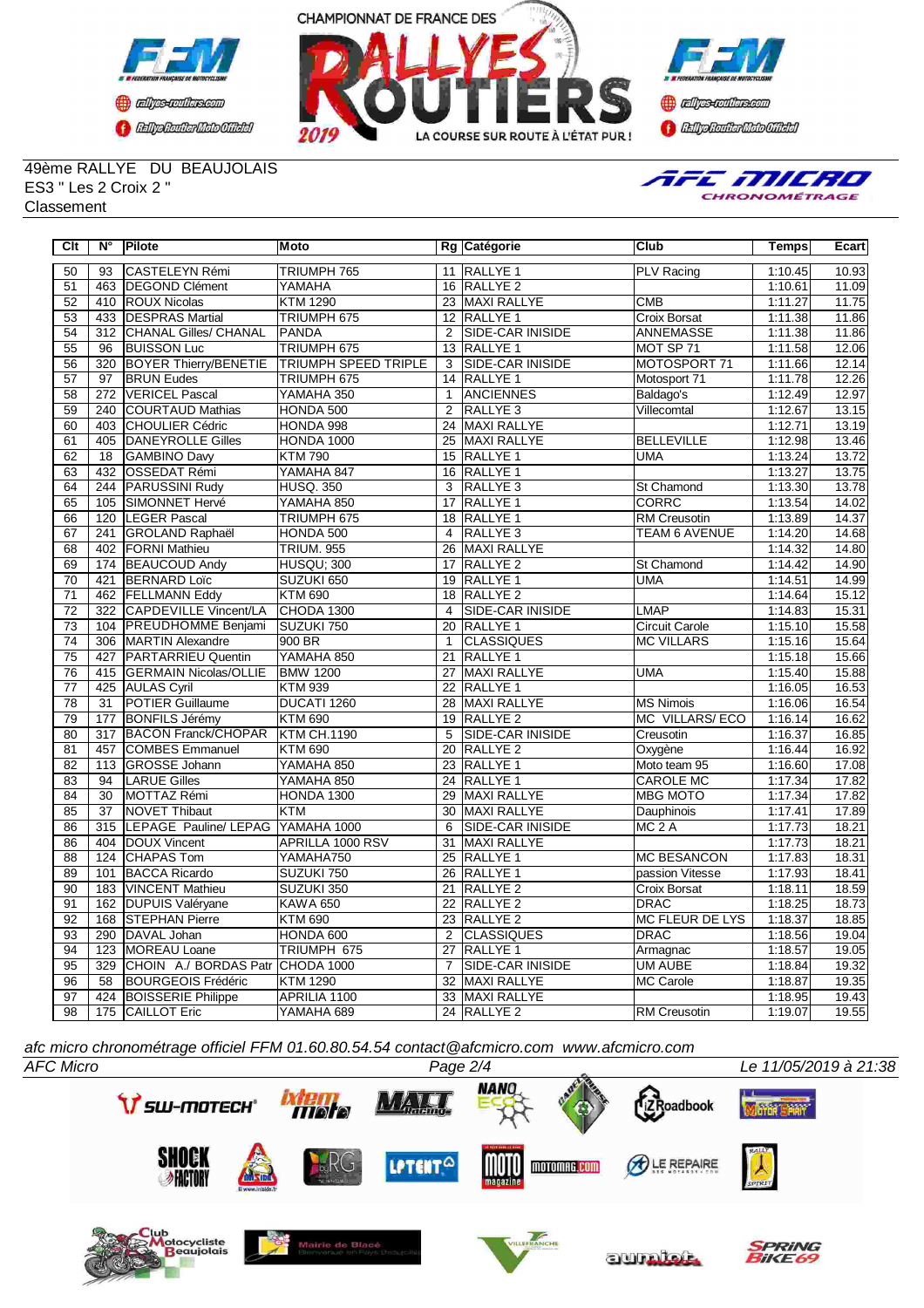





49ème RALLYE DU BEAUJOLAIS ES3 " Les 2 Croix 2 " **Classement** 



| Clt              | $N^{\circ}$     | Pilote                         | <b>Moto</b>        |                 | Rg Catégorie            | Club                  | Temps   | Ecart |
|------------------|-----------------|--------------------------------|--------------------|-----------------|-------------------------|-----------------------|---------|-------|
| 99               | 91              | <b>GRATIOT Caroline</b>        | HONDA 600          |                 | 28 RALLYE 1             | <b>ASPI RACING</b>    | 1:19.19 | 19.67 |
| 100              | 434             | <b>GUERRIN Jérémy</b>          | TRIUMPH 678        |                 | 29 RALLYE 1             |                       | 1:19.28 | 19.76 |
| 101              | 44              | <b>BASELLO Florent</b>         | HONDA 1000         |                 | 34 MAXI RALLYE          | <b>CORRC</b>          | 1:19.44 | 19.92 |
| 102              | 316             | <b>BERTHOMIEU Benoit /R</b>    | SUZUKI 1300        | 8               | SIDE-CAR INISIDE        | <b>MC RUTHENOIS</b>   | 1:19.44 | 19.92 |
| 103              | $\overline{55}$ | <b>LAMOUR Marc</b>             | HONDA 1100         | $\overline{35}$ | <b>MAXI RALLYE</b>      | Val Seine 76          | 1:19.71 | 20.19 |
| 104              | 109             | <b>FRANCOIS Nicolas</b>        | HONDA 600          | 30              | <b>RALLYE 1</b>         | <b>GREZAC</b>         | 1:19.84 | 20.32 |
| 105              | 332             | <b>BOUDIER Christophe/ M</b>   | <b>VOAN 996</b>    | $\overline{9}$  | SIDE-CAR INISIDE        | <b>MC PAU ARNOS</b>   | 1:19.97 | 20.45 |
| 106              | 292             | <b>FORTIN Eric</b>             | <b>BMW 1000</b>    | 3               | <b>CLASSIQUES</b>       | <b>MOTO NATURE D'</b> | 1:20.05 | 20.53 |
| 107              | 116             | <b>DEWAS Albert</b>            | HONDA 800          | $\overline{31}$ | <b>RALLYE 1</b>         | <b>MC VILLECOMTAL</b> | 1:20.20 | 20.68 |
| 108              | 416             | <b>BAUDIN Guilhem</b>          | <b>KTM990</b>      | 36              | MAXI RALLYE             |                       | 1:20.39 | 20.87 |
| $\overline{109}$ | 236             | <b>CRESCENCIO Pédro</b>        | <b>KAWA 200</b>    | $\overline{5}$  | RALLYE <sub>3</sub>     | <b>ASMACO</b>         | 1:20.93 | 21.41 |
| 110              | 293             | DURIS Jean-Luc                 | HONDA 900          | 4               | <b>CLASSIQUES</b>       | <b>ACTIVBIKE</b>      | 1:21.15 | 21.63 |
| 111              | 307             | <b>COLOMB Christophe</b>       | YAMAHA 240         | $\overline{5}$  | <b>CLASSIQUES</b>       | Baldago's             | 1:21.36 | 21.84 |
| $\overline{112}$ | 296             | PIGEAT Richard                 | DUCATI 900         | 6               | <b>CLASSIQUES</b>       | Creusotin             | 1:21.44 | 21.92 |
| 113              | 473             | <b>BERGER Aymeric</b>          | <b>APRILIA 125</b> | 6               | RALLYE <sub>3</sub>     |                       | 1:21.49 | 21.97 |
| 114              | 130             | <b>BAUMGARTNER Jérôme</b>      | YAMAHA 847         | 32              | RALLYE <sub>1</sub>     | Passion Vitesse       | 1:21.93 | 22.41 |
| 115              | 233             | COLLIOT Philippe               | HONDA 500          | $\overline{7}$  | RALLYE 3                | Avenir Moto           | 1:22.42 | 22.90 |
| 116              | 172             | <b>SCHMUCK Patrick</b>         | YAMAHA 530         | 25              | <b>RALLYE 2</b>         | <b>UM Marne</b>       | 1:22.54 | 23.02 |
| 117              | 261             | COUDURIER Thierry              | YAMAHA 350         | 2               | <b>ANCIENNES</b>        | Arbusigny             | 1:22.69 | 23.17 |
| 118              | 250             | RIVOLLET Jean-Yves             | YAMAHA YBR 250     | 8               | RALLYE <sub>3</sub>     | <b>RAMP</b>           | 1:22.79 | 23.27 |
| 119              | 173             | MESSEGHEM Christian            | <b>KAWA 650</b>    | 26              | RALLYE <sub>2</sub>     | Comminge              | 1:23.56 | 24.04 |
| 120              | 167             | <b>MOLINET Denis</b>           | <b>KAWA 650</b>    | 27              | <b>RALLYE 2</b>         | <b>MC Dauphinois</b>  | 1:23.62 | 24.10 |
| 121              | 303             | <b>CRESCENZO Sébastien</b>     | HONDA 900          | $\overline{7}$  | <b>CLASSIQUES</b>       | Mot.sport 71          | 1:23.80 | 24.28 |
| 122              | 486             | <b>BLANCHON Maurice</b>        | YAMAHA 350         | 8               | <b>CLASSIQUES</b>       | Panissières           | 1:24.13 | 24.61 |
| $\overline{123}$ | 493             | BROUDER Pol/SABOT V CHODA 1300 |                    |                 | 10 SIDE-CAR INISIDE     |                       | 1:24.14 | 24.62 |
| 124              | 311             | GUILHOT Frédéric/ FAN          | TRIUMPH 955        | 11              | <b>SIDE-CAR INISIDE</b> | GUID:VELLAV           | 1:24.20 | 24.68 |
| 125              | 271             | <b>DUFOUR Marc</b>             | GAUTHIER 250       | 3               | <b>ANCIENNES</b>        | <b>CMB</b>            | 1:24.30 | 24.78 |
| 126              | 234             | <b>ZABRONIECKA Sylvie</b>      | <b>KTM 390</b>     | 9               | RALLYE <sub>3</sub>     | <b>Avenir Moto</b>    | 1:24.38 | 24.86 |
| 127              | 436             | <b>MARTINIEN Simon</b>         | YAMAHA 600         | 33              | <b>RALLYE 1</b>         |                       | 1:24.65 | 25.13 |
| 128              | 318             | <b>COUDERC Gilles/COUD</b>     | <b>YAMAHA 1200</b> | 12              | <b>SIDE-CAR INISIDE</b> | Villecomtal           | 1:24.72 | 25.20 |
| 129              | 412             | <b>CERISOT Nicolas</b>         | <b>KTM 1050</b>    | 37              | <b>MAXI RALLYE</b>      | Oxygène               | 1:24.73 | 25.21 |
| 130              | 107             | MATHIEU Sylvain                | SUZUKI 750         |                 | 34 RALLYE 1             | MOTOSPORT 71          | 1:24.84 | 25.32 |
| 131              | 487             | PELLOUX Cédric                 | YAMAHA 600         | 9               | <b>CLASSIQUES</b>       | Oxygène               | 1:25.09 | 25.57 |
| 132              | 483             | <b>GILLARD Quentin</b>         | KAWAS 650          | $\overline{4}$  | ANCIENNES               | <b>UMA</b>            | 1:25.70 | 26.18 |
| 133              | 309             | <b>HAULTCOEUR Thibaud</b>      | HONDA 750          | 10              | <b>CLASSIQUES</b>       | Chablis M. Verte      | 1:25.72 | 26.20 |
| 134              | 422             | <b>FOURNIER Martial</b>        | SUZUKI 750         | 35              | RALLYE <sub>1</sub>     |                       | 1:25.76 | 26.24 |
| 135              | 169             | <b>MANEUF</b> Serge            | <b>KTM 640</b>     | 28              | <b>RALLYE 2</b>         | AMS                   | 1:25.92 | 26.40 |
| 136              | 409             | <b>OLSCHEWSKI William</b>      | <b>BMW 1000</b>    | 38              | <b>MAXI RALLYE</b>      |                       | 1:25.95 | 26.43 |
| 137              | 401             | <b>FONTESSE Sébastien</b>      | <b>KTM 990</b>     | 39              | <b>MAXI RALLYE</b>      |                       | 1:26.02 | 26.50 |
| 138              | 428             | <b>BARTOLO Cédric</b>          | TRIUMPH 660        | 36              | <b>RALLYE 1</b>         |                       | 1:26.02 | 26.50 |
| 139              | 472             | <b>BERGER Yanis</b>            | YAMAHA 125         |                 | 10 RALLYE 3             |                       | 1:26.22 | 26.70 |
| 140              | 302             | <b>LETHENET Cyrille</b>        | YAMAHA 240         |                 | 11 CLASSIQUES           | <b>St CHAMOND</b>     | 1:26.62 | 27.10 |
| 141              | 461             | <b>LECOURT Tanguy</b>          | SUZUKI 600         |                 | 29 RALLYE 2             |                       | 1:27.13 | 27.61 |
| 142              | 301             | <b>BUFFET Valentin/THOLLI</b>  | YAMAHA 1000        | 12              | <b>CLASSIQUES</b>       | <b>UMAin</b>          | 1:28.02 | 28.50 |
| $\overline{143}$ | 408             | <b>TRICOT Roland</b>           | <b>BMW 1200</b>    | 40              | <b>MAXI RALLYE</b>      | Section moto Lille    | 1:28.08 | 28.56 |
| 144              | 460             | <b>LECOURT Thibault</b>        | YAMAHA 600         | 30              | RALLYE <sub>2</sub>     |                       | 1:28.14 | 28.62 |
| 145              | 115             | <b>DELACROIX Alain</b>         | TRIUMPH 765        | $\overline{37}$ | <b>RALLYE 1</b>         | <b>STANISLAS MC</b>   | 1:28.33 | 28.81 |
| 146              | 260             | <b>PRAS Thierry</b>            | <b>KAWA 250</b>    | 5               | <b>ANCIENNES</b>        | Dauphinois            | 1:28.53 | 29.01 |
| 147              | 423             | MAZUE Jérémy/ CHAZA YAMAHA 850 |                    |                 | 38 RALLYE 1             |                       | 1:28.92 | 29.40 |